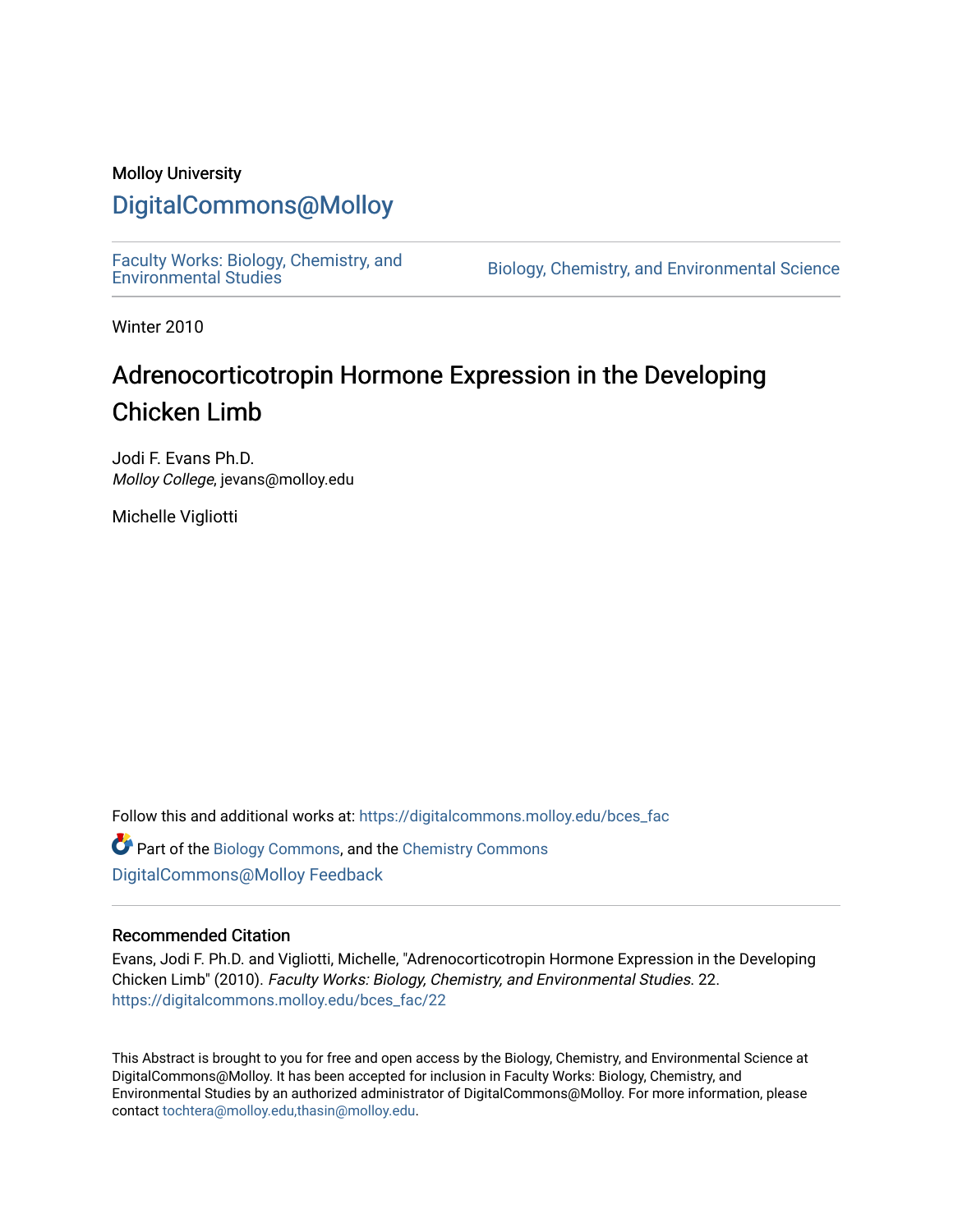

# 42nd Annual MACUB Conference **Hosted By** Kingsborough Community College **October 24, 2009**

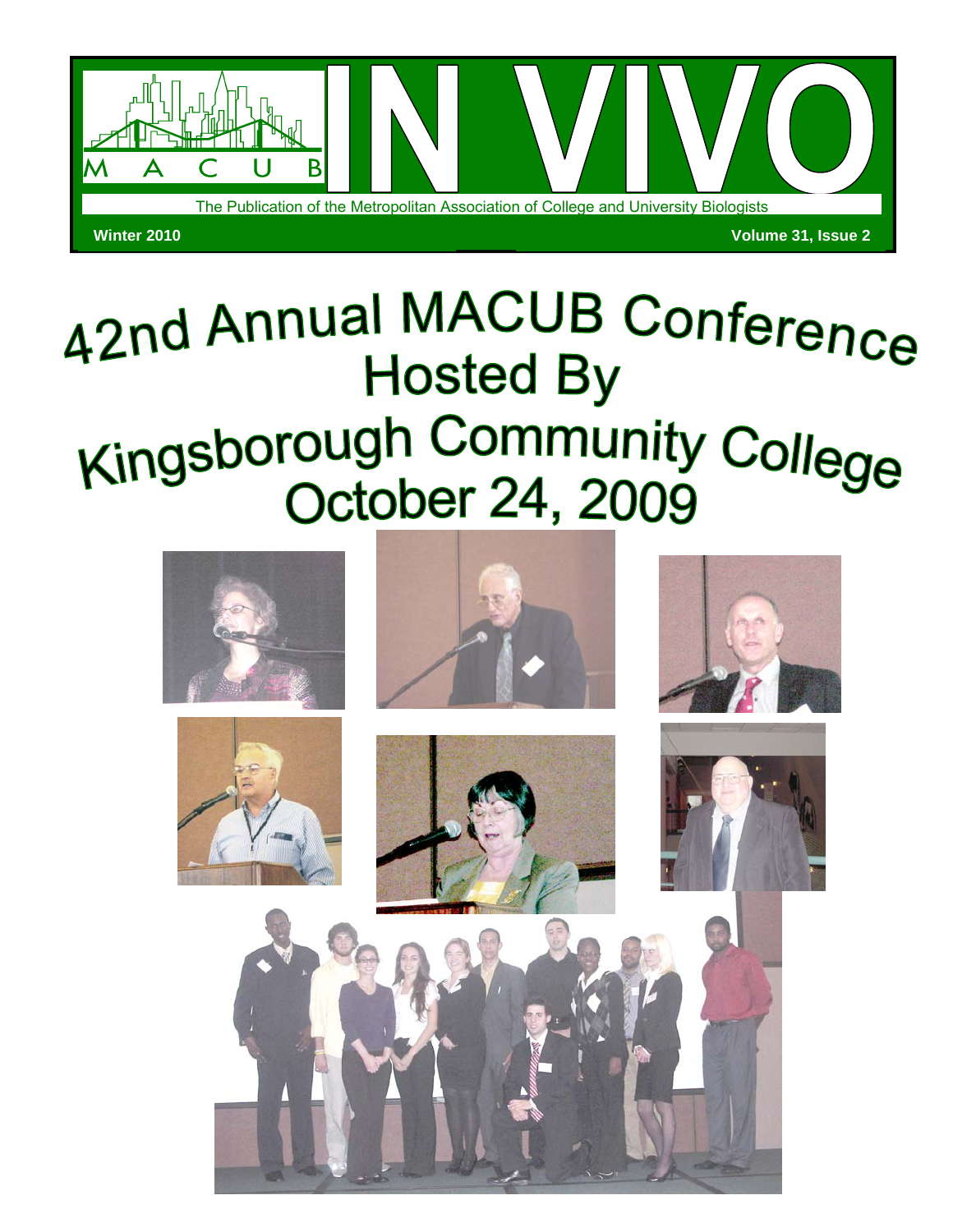## **Instructions for Authors**

## **A Publication of the Metropolitan**

**Association of College & University Biologists Serving the Metropolitan New York Area for 43 Years** 

#### **MACUB 2010 EXECUTIVE BOARD MEMBERS**

 **President Prof. Gary Sarinsky Kingsborough Community College**

> **Vice-President Dr. Kathleen Nolan Saint Francis College**

**Treasurer Dr. Gerhard Spory SUNY College at Farmingdale**

**Corresponding Secretary Dr. Paul Russo Bloomfield College**

**Recording Secretary Dr. Margaret Carroll Medgar Evers College**

**Members-at-Large**

**Dr. Carol Biermann Kingsborough Community College**

> **Dr. Michael Palladino Monmouth University**

**Dr. Donald Stearns Wagner College**

**Dirk Vanderklein Montclair State University**

**2009 Conference Chair Dr. Kristin Polizzotto Kingsborough Community College**

> **2008 Conference Chair Dirk Vanderklein Montclair State University**

**In Vivo Editor Dr. Edward Catapane Medgar Evers College**

**Awards Chair Dr. Anthony DePass Long Island University**

**Archivist Dr. Kumkum Prabhakar Nassau Community College**

*IN VIVO* is published three times yearly during the Fall, Winter, and Spring. Original research articles in the field of biology in addition to original articles of general interest to faculty and students may be submitted to the editor to be considered for publication. Manuscripts can be in the form of a) full length manuscripts, b) mini-reviews or c) short communications of particularly significant and timely information. Manuscripts will be evaluated by two reviewers.

 Articles can be submitted electronically to *invivo@mec.cuny.edu* or mailed as a printed copy (preferably with a diskette that contains the file) to the Editorial Board at Medgar Evers College. All submissions should be formatted double spaced with 1 inch margins. The title of the article, the full names of each author, their academic affiliations and addresses, and the name of the person to whom correspondence should be sent must be given. As a rule, full length articles should include a brief abstract and be divided into the following sections: introduction, materials and methods, results, discussion, acknowledgments and references. Reviews and short communications can be arranged differently. References should be identified in the text by using numerical superscripts in consecutive order. In the reference section, references should be arranged in the order that they appeared in the text using the following format: last name, initials., year of publication. title of article, journal volume number: page numbers. (eg. - <sup>1</sup>Hassan, M. and V. Herbert, 2000. Colon Cancer. *In Vivo* **32:** 3 - 8). For books the order should be last name, initial, year of publication, title of book in italics, publisher and city, and page number referred to. (eg. - Prosser, C.L., 1973. *Comparative Animal Physiology*, Saunders Co., Philadelphia, p 59.). Abbreviations and technical jargon should be avoided. Tables and figures should be submitted on separate pages with the desired locations in the text indicated in the margins.

#### **Editorial Board**

**Editor: Dr. Edward J. Catapane, Medgar Evers College** 

**Associate Editors: Dr. Ann Brown, Dr. Margaret Carroll, Medgar Evers College,**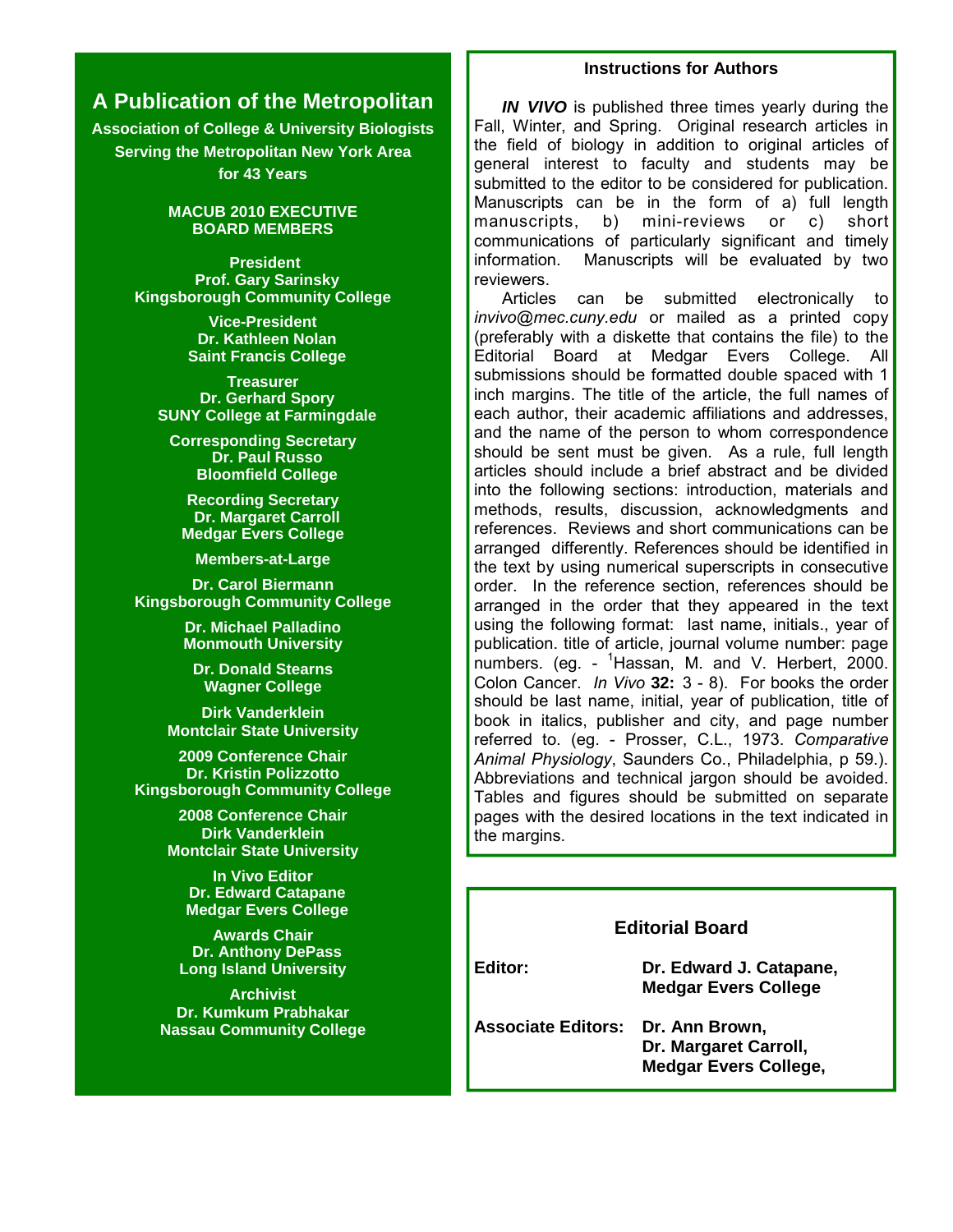# **In This Issue:**

| <b>MACUB 2009 Executive Board</b>                                                                                                                                         | inside front cover |
|---------------------------------------------------------------------------------------------------------------------------------------------------------------------------|--------------------|
| <b>Instruction for Authors</b>                                                                                                                                            | inside front cover |
| <b>Effects of Potential Therapeutic Agents on Copper Accumulations</b><br>in Gill of Crassostrea virginica,<br>Juan D. Luxama, Margaret A. Carroll and Edward J. Catapane | 34                 |
| Hormesis: a Possible Mechanism of the Anti-Aging Process,<br>Daniel J. Bal and Spiros P. Katsifis                                                                         | 43                 |
| <b>MACUB Conference Poster Presentation Winners</b>                                                                                                                       | 46                 |
| <b>MACUB Conference Poster Abstracts</b>                                                                                                                                  | 47                 |
| <b>MACUB Conference Member Presentation Abstracts</b>                                                                                                                     | 60                 |
| <b>MACUB Conference Photos</b>                                                                                                                                            | 63                 |
| <b>Benjamin Cummings/MACUB Student Research Grants Information</b>                                                                                                        | 65                 |
| <b>Affiliate Members</b>                                                                                                                                                  | inside back cover  |